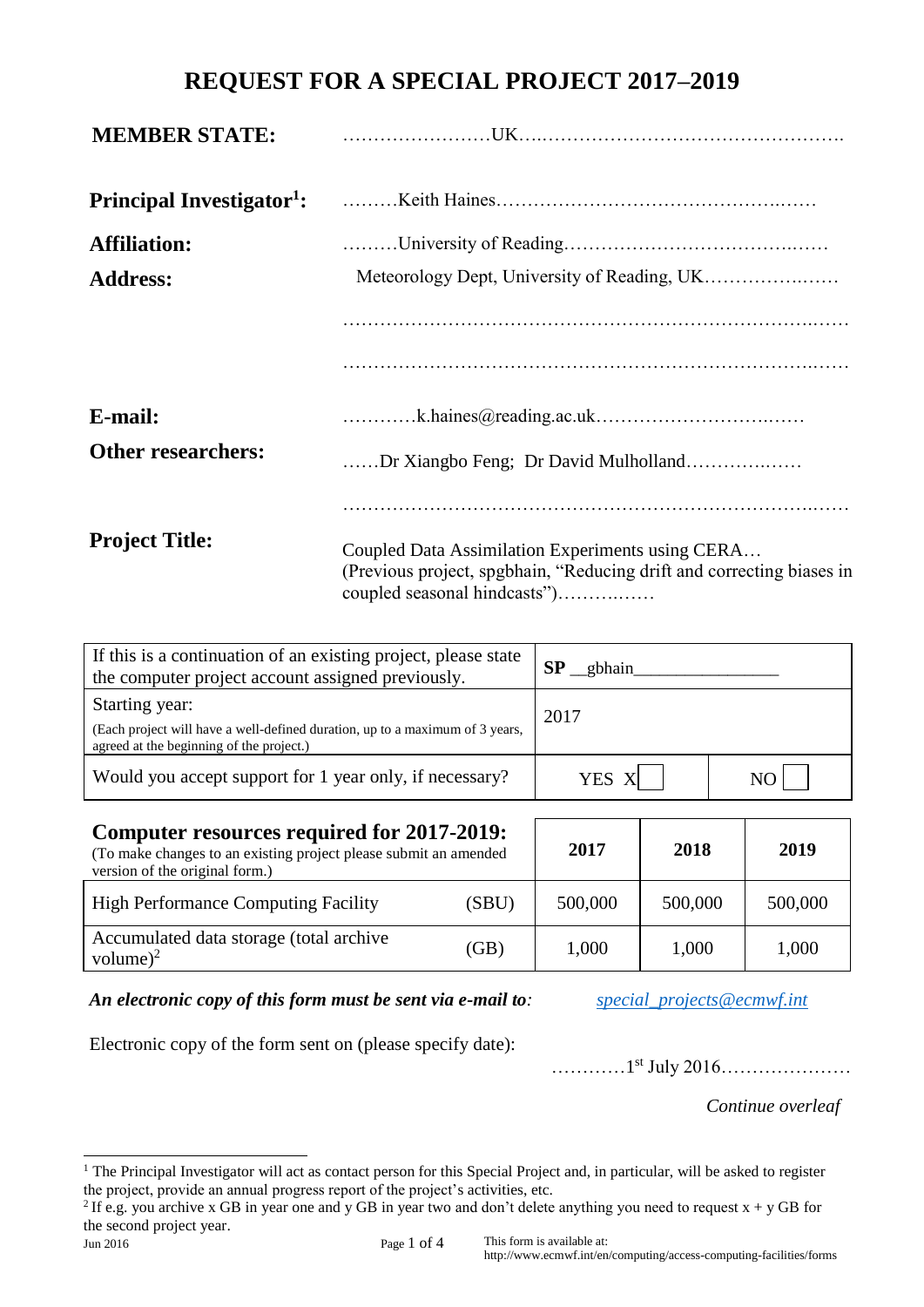**Principal Investigator:** ………Keith Haines…………………………………

**Project Title:** <br> …… Coupled Data Assimilation Experiments using CERA …

## **Extended abstract**

*It is expected that Special Projects requesting large amounts of computing resources (1,000,000 SBU or more) should provide a more detailed abstract/project description (3-5 pages) including a scientific plan, a justification of the computer resources requested and the technical characteristics of the code to be used. The Scientific Advisory Committee and the Technical Advisory Committee review the scientific and technical aspects of each Special Project application. The review process takes into account the resources available, the quality of the scientific and technical proposals, the use of ECMWF software and data infrastructure, and their relevance to ECMWF's objectives. - Descriptions of all accepted projects will be published on the ECMWF website.*

In our previous special project we have used project resources to explore the role that ocean bias corrections have on the initiation of coupled forecasts using the ECMWF seasonal forecasting system. Two papers have been produced;

D. P. Mulholland, K. Haines and M. A. Balmaseda. Improving seasonal forecasting through tropical ocean bias corrections. *Quarterly Journal of the Royal Meteorological Society*, Accepted.

D. P. Mulholland, P. Laloyaux, K. Haines and M. A. Balmaseda, 2015. Origin and impact of initialization shocks in coupled atmosphere-ocean forecasts. *Monthly Weather Review*, 143(11):4631-4644.

The paper now in press demonstrates that the skill of SST seasonal forecasts can be improved by maintaining ocean bias correction forces for a short period at the start of the coupled forecasts. A larger hindcast set is also being attempted this summer using the current operational ECMWF seasonal forecasting system, to verify these improvements with a view to possible use in the operational system.

We are partners in the ECMWF-lead EU project ERACLIM2 which will now run to the end of 2017. As part of this project we have a remit to examine the potential role of assimilation bias corrections within the coupled data assimilation system CERA. We now have access to all the data assimilation increments from CERA and are starting to analyse how a bias correction system might be implemented. An example of these increments shown in Figure 1. The mean increments of opposite sign in the western and eastern Pacific show that the equatorial thermocline E-W slopes are being incorrectly modelled. The signature from the TAO moorings are also very clear which raises questions about whether the zonal covariances being used to develop increments are sufficient.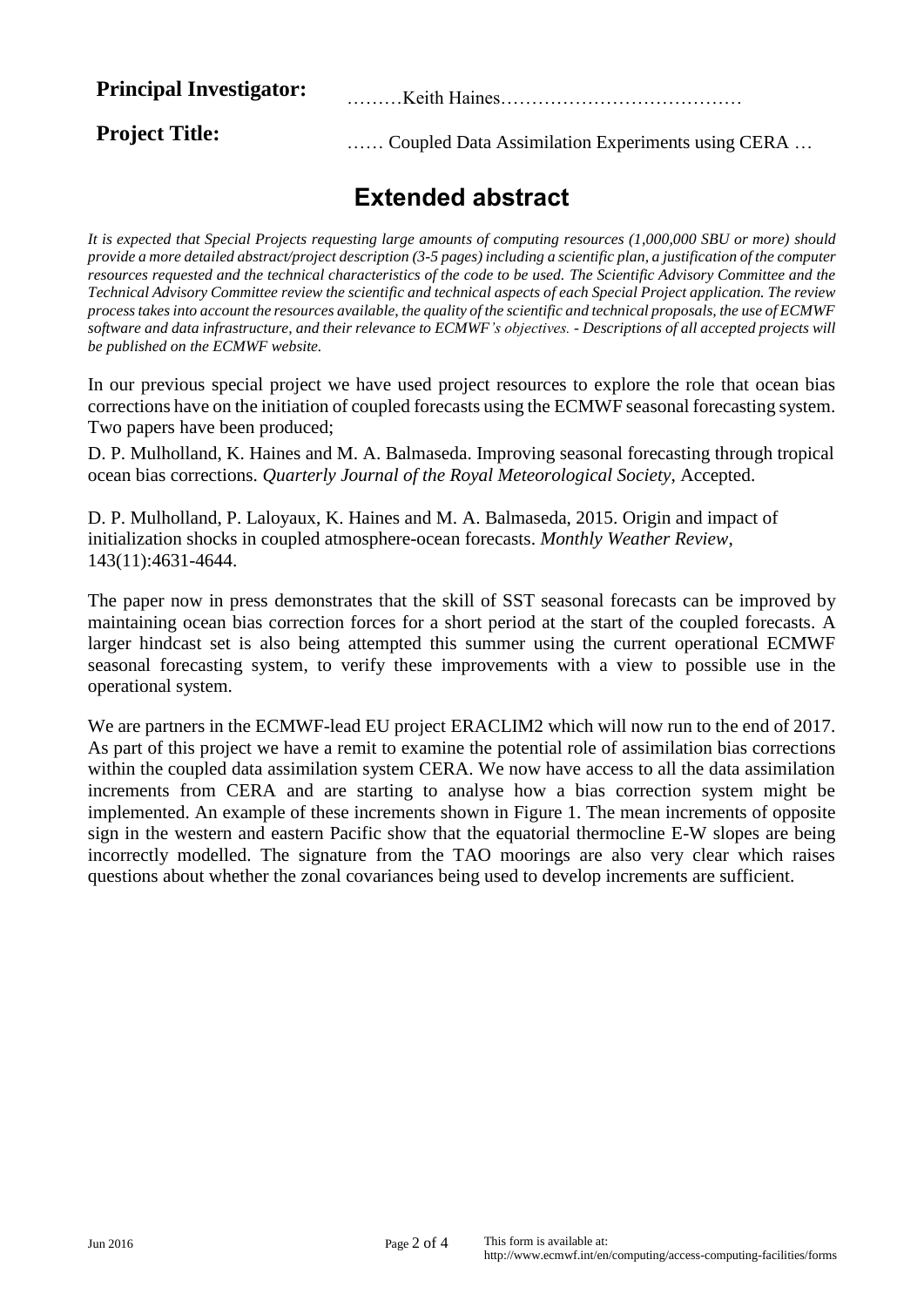

Figure 1: Five year mean (2006-2010) temperature increments in the CERA-20C coupled reanalysis. The cooling (E Pacific) and warming (W Pacific) thermocline biases suggest that a pressure correction approach to bias correction, similar to that used in the ocean reanalysis ORAS4, could be beneficial to CERA-20C.

We envisage using these new (extended) special project resources to test how bias corrections might influence both the coupled reanalysis and the performance of hindcasts launched from the CERA reanalysis.

In addition to the bias correction work, we are using the ensemble CERA products (10 members are produced) to study the covariance structures within the ensemble. These covariances are being used to condition the background error covariances which are part of the data assimilation process. We aim to understand the consistency of the ensemble products in terms of their spread and evolution in